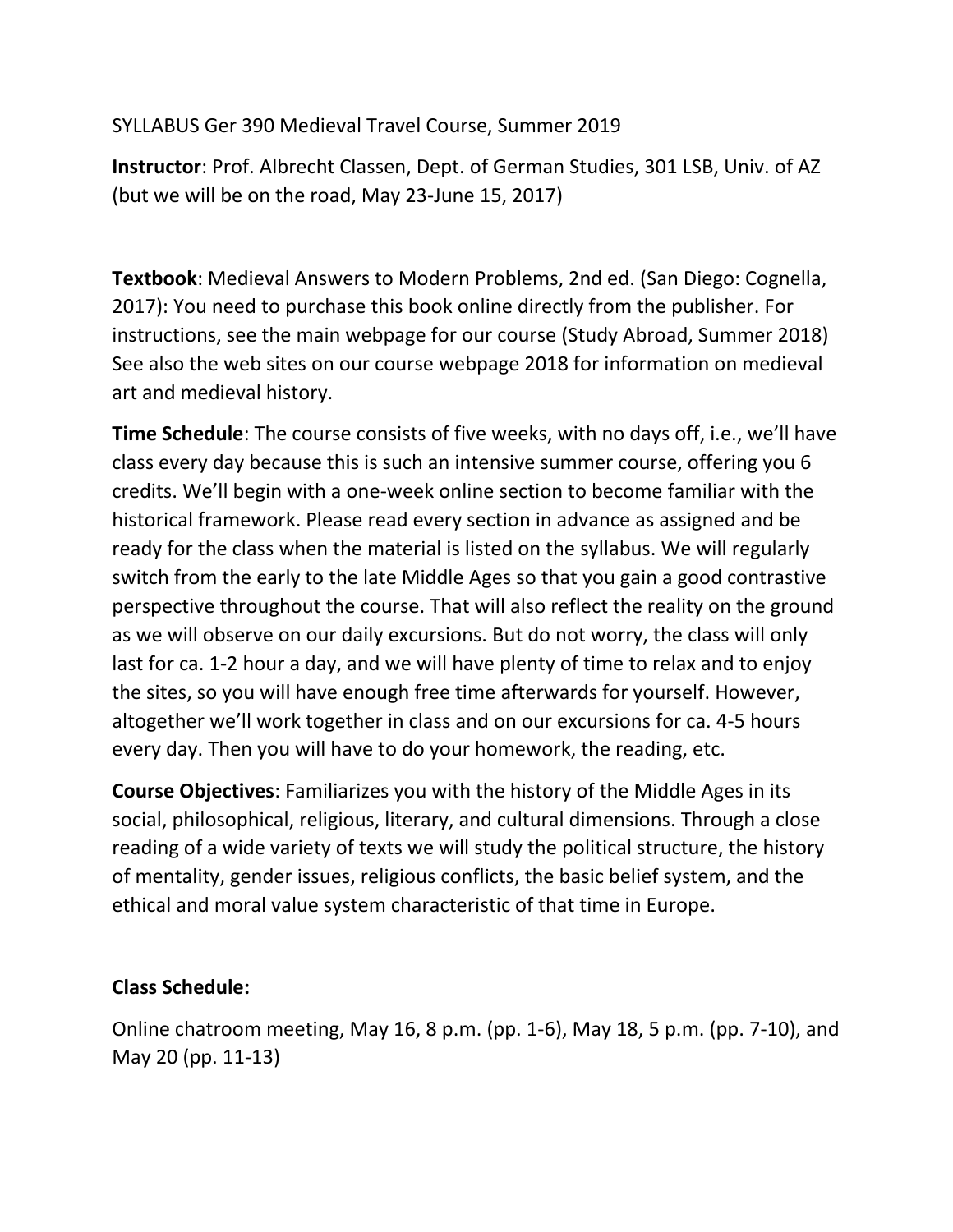Padua, Italy, time periods, including the Renaissance May 24: Art and architecture history; see the link on my webpage: Roman, Early Medieval (Romanesque), High Medieval (Gothic), Late Medieval and Renaissance

May 25-27: Johannes von Tepl, The Plowman and Death (p. 365-75) – ethical, religious, philosophical

May 26: Johannes of Tepl, 375-382

## **Journal due for preview**

May 27: Walther von der Vogelweide, pp. 141-142; Christine de Pizan, 321-23: Love, Marriage, Death, Grief; gender relationships

May 28-29: Feminism in the Late Middle Ages: Gender politics. Christine de Pizan (pp. 319-320, 324-34)

May 30: The Christian Church and its value system: Our Lady's Tumbler (pp. 101- 106): the high Middle Ages: Religious Devotion; individual pursuit of one's life's goals

**1st journal** to be graded is due: reflect on what we have studied, comment on the readings, raise questions, and add detailed remarks on our excursions (record the names of the castles, churches, cities, etc.)

May 31: The role of women in the high Middle Ages: Marie de France: "The Lay of Eliduc" (pp. 123-34) and "Bisclavret" (pp. 119-22)

June 1: Cont. Marie de France: "Sir Lanval" (pp. 107-13) and "The Lay of the Two Lovers" (pp. 115-17)

June 2-3: The courtly world and love: Hartmann von Aue, The Unfortunate Lord Heinrich (pp. 143-55): Selfhood, Ethics, Death, Medicine, Sacrifice

June 4: Economic and political aspects in the early Middle Ages: Charlemagne (pp. 191-93): rulership, military operations, administration, economics

June 5: Charlemagne 194-98

June 6-7: Boccaccio, Decameron (pp. 269-92); human life in the early Renaissance, wit, energy, intelligence, politics June 6: Decameron 269-75